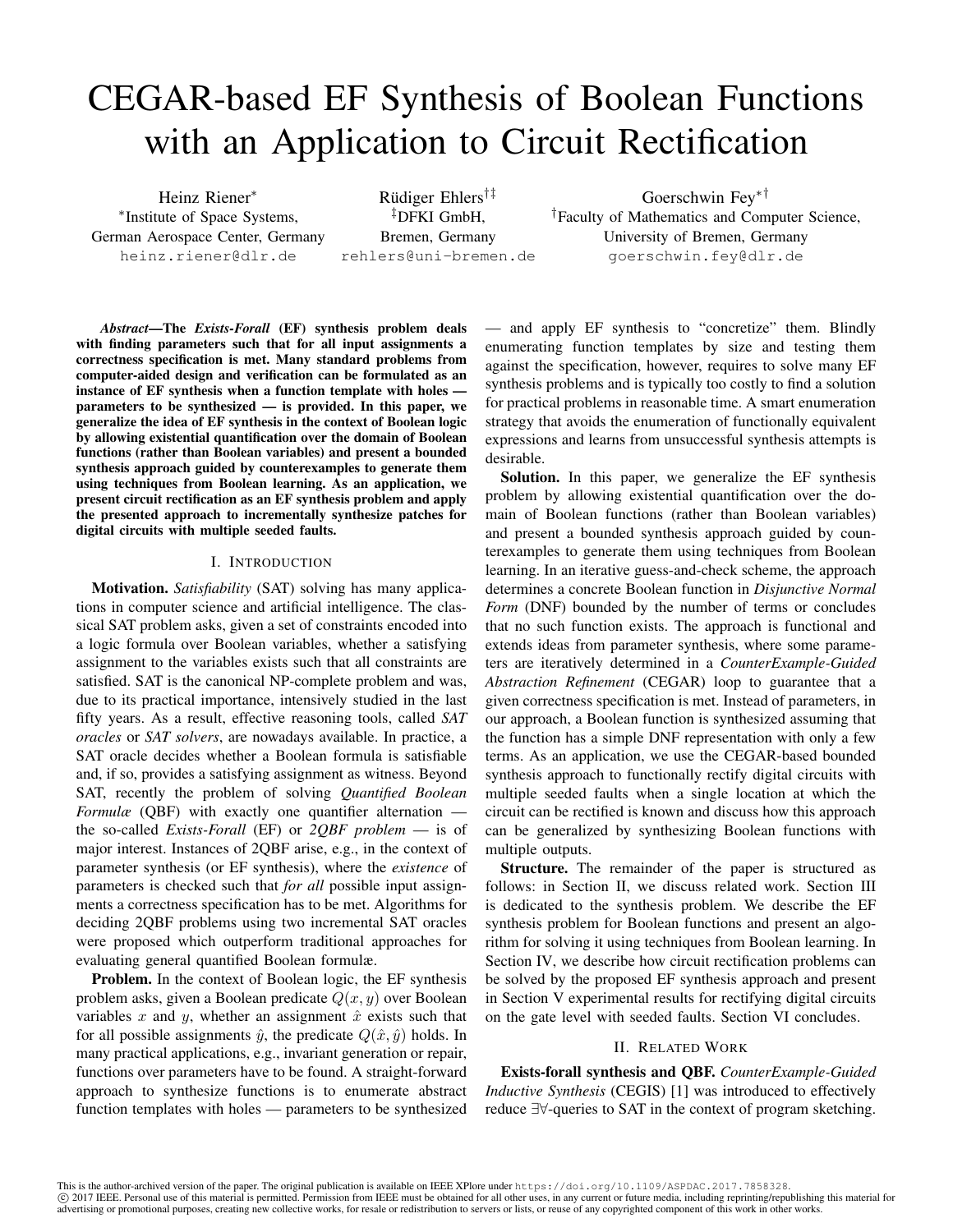The idea was generalized, e.g., in GhostQS [2] or RaReQS [3], to (recursively) solve quantified Boolean formulæ with an arbitrary number of quantifier alternations. EFSMT [4] solves ∃∀-queries modulo theories with applications in control theory and parameter synthesis for cyber-physical-systems [5]. More recently, incremental approaches for solving ∃∀∃-queries with two quantifier alternations have been developed, e.g., for exact diagnosis of digital circuits [6] or for synthesizing Byzantineresilient distributed systems [7].

Syntax-guided synthesis. *Syntax-Guided Synthesis* (Sy-GuS) [8] arose in the context of program synthesis and program optimization. The SyGuS problem asks for finding an expression (modulo theories) that meets a semantic correctness specification and an additional syntactic requirement that constrains the space of allowed implementations. SyGuS, e.g., the refutation-based approach [9], allows to synthesize functions modulo background theories. However, SyGuS is not tweaked for the Boolean case and often either timeouts or produces huge and suboptimal solutions.

Boolean learning. Boolean learning is a technique to synthesize a Boolean function with a hidden, unknown structure from a set of input-output samples. The problem can be reduced to SAT and was, e.g., in [10], solved using mathematical programming. The description of Boolean learning in this paper mainly follows the notation of Knuth [11]. However, in contrast to Knuth, an incremental version of the problem is considered, where input-output samples are systematically added to refine the Boolean function.

Engineering change order and circuit rectification. Logic rectification approaches can be broadly classified into three categories: 1.) *Dictionary-based approaches* use an error model for rectification [12]. They are typically fast, but limited in their applicability to certain fault types. 2.) *Structural approaches* [13], [14], [15], [16], match the differences of the circuit and its specification to reduce the possible number of rectifications and work only well if the circuit and the specification share common substructures. 3.) *Functional approaches*, e.g., post-rectification [17], Boolean unification [18], BDD-based synthesis [19], [20], counterexample-guided resynthesis [21], [22], apply synthesis techniques to rectify the circuits. The functional approaches are not restricted to any fault model or assumptions about the structure of the circuit, but typically do not scale well with the circuit size. We describe functional circuit rectification as an EF synthesis problem. The overall idea is similar to counterexample-guided re-synthesis, but the synthesis approach is orthogonal to the problem-specific search techniques, e.g., presented in [21].

## III. SYNTHESIS OF BOOLEAN FUNCTIONS

Let  $\mathbb{B} := \{0, 1\}$ . Suppose that  $f : \mathbb{B}^n \to \mathbb{B}$  is a Boolean function over Boolean variables  $x := x_1, \ldots, x_n$  with multiple inputs and a single output and  $Q$  is a Boolean predicate (a specification) that imposes constraints on  $f$  that have to be met. The problem of synthesizing  $f$  is to find a concrete expression  $f$  in Boolean logic such that for all assignments



Fig. 1. CEGAR-based synthesis of Boolean functions.

to x the predicate  $Q(\hat{f}(x),x)$  holds. This problem can be formalized as a query in second-order  $logic<sup>1</sup>$  of the form

$$
\hat{f} \models \exists f. \forall x. Q(f(x), x), \tag{1}
$$

where a model  $\hat{f}$  for the Boolean function  $f$  has to be constructed. Queries of such a form are beyond the capabilities of classical SAT and QBF solvers. SAT solvers cannot deal with quantifier alternations, whereas neither SAT nor QBF solvers allow to quantify over Boolean functions.

Exists-forall synthesis for Boolean functions. Suppose that the specification  $Q$  is provided, a CEGAR-based existforall synthesis approach approximates the domain of the ∀ quantified variables in Eq. 1 with a subset of selected sample points. The sample points are iteratively generated using the guess-and-check scheme shown in Fig. 1. In each iteration, a Boolean function  $f$  is guessed that is consistent with all sample points in an initially empty database  $D$ . The function is then checked against Q. If the check fails, a counterexample is generated and added to  $D$ . The process terminates if either no new Boolean function  $\hat{f}$  consistent with the sample points in  $D$  can be guessed, which proves that no such function exists (Fail), or if no counterexample exists that refutes  $f$ , which proves that the guessed function is a correct solution (Done).

Learning Boolean functions. We use techniques from Boolean learning [10], [11] to guess a concrete candidate function  $f(x)$  over Boolean variables  $x := x_1, \ldots, x_n$  consistent with all sample points in the database  $D$ . The Boolean function is represented as a DNF with a bounded number of terms. Suppose that the number  $m$  of terms is fixed, we construct a satisfiability problem over  $2nm$  Boolean variables  $p_{j,l}$  and  $q_{j,l}$ for  $1 \le j \le m$  and  $1 \le l \le n$ , to determine a concrete DNF representation of the Boolean function, where

$$
p_{j,l} := \begin{cases} 1, & x_l \text{ in term } j \\ 0, & \text{otherwise} \end{cases} \text{ and } q_{j,l} := \begin{cases} 1, & \neg x_l \text{ in term } j \\ 0, & \text{otherwise.} \end{cases}
$$

The general form of all Boolean functions in  $m$ -DNF, i.e., bounded by the number  $m$  of terms, can be described as

$$
F(x_1, \ldots, x_n; p_{1,1} \ldots, p_{m,n}; q_{1,1} \ldots, q_{m,n}) \equiv
$$
  

$$
\bigvee_{j=1}^m \bigwedge_{l=1}^n \Big( \text{ITE}(p_{j,l}, x_l, \text{true}) \wedge \text{ITE}(q_{j,l}, \neg x_l, \text{true}) \Big), (2)
$$

 $\frac{1}{f}$  is a second-order variable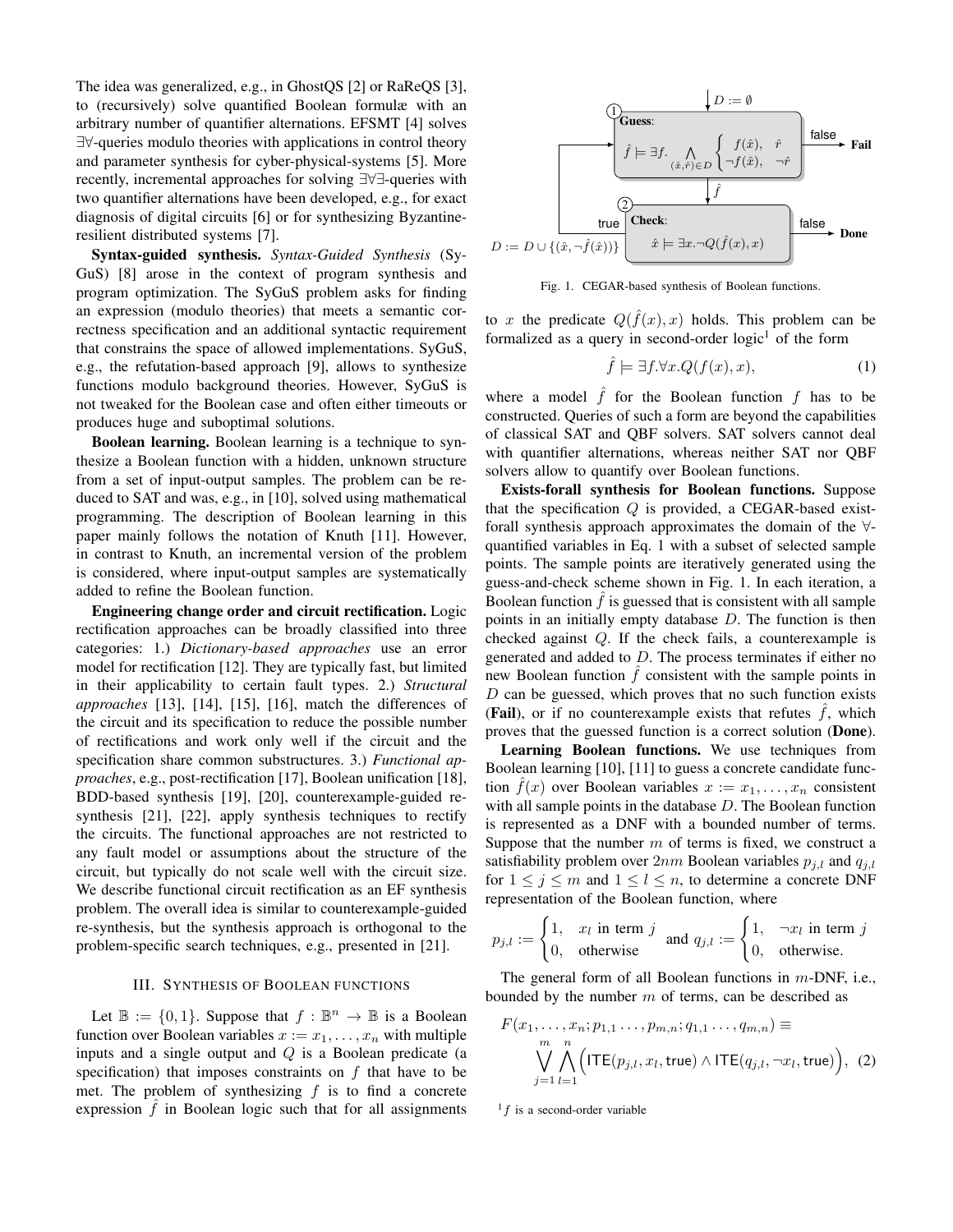where the expressions of form  $\mathsf{ITE}(c, q, h)$  evaluate to g if  $c = 1$  and to h if  $c = 0$ , respectively. If concrete values  $\hat{p}_{i,l}$  and  $\hat{q}_{i,l}$  are assigned to all  $p_{i,l}$  and  $q_{i,l}$ , then  $F(x_1, ..., x_n; \hat{p}_{1,1}, ..., \hat{p}_{m,n}; \hat{q}_{1,1}, ..., \hat{q}_{m,n})$  is a Boolean function in  $m$ -DNF. Hence the conditions in the ITEexpressions are evaluated such that the expressions degenerate to Boolean variables. Note, also, that if  $\hat{p}_{j,l}$  and  $\hat{q}_{j,l}$  are both true for some  $j$ , the corresponding  $j$ -th term cancels out.

Non-incremental concretization. Given a database D of pairs  $(\hat{x}, \hat{r})$  of concrete sample points  $\hat{x} := \hat{x}_1, \dots, \hat{x}_n$  and the correct evaluation  $\hat{r} := f(\hat{x})$  of the function to be synthesized, a satisfying assignment  $\hat{p}$  and  $\hat{q}$  to the Boolean variables  $p :=$  $p_{1,1}, \ldots, p_{m,n}$  and  $q := q_{1,1}, \ldots, q_{m,n}$  can be computed as a solution of the query

$$
\hat{p}, \hat{q} \models \bigwedge_{(\hat{x}, \hat{r}) \in D} \begin{cases} \mathcal{N}(\hat{x}, p, q), & \hat{r} = 0 \\ \mathcal{P}(\hat{x}, p, q), & \hat{r} = 1 \end{cases}, \tag{3}
$$

with

$$
\mathcal{N}(x_1, \ldots, x_n; p_{1,1}, \ldots, p_{m,n}; q_{1,1}, \ldots, q_{m,n}) :=
$$
  
\n
$$
(\bigwedge_{j=1}^{m} \bigvee_{l=1}^{n} (\mathsf{ITE}(x_l, q_{j,l}, p_{j,l})))
$$

and

$$
\mathcal{P}(x_1,\ldots,x_n;p_{1,1},\ldots,p_{m,n};q_{1,1},\ldots,q_{m,n}) :=
$$
  

$$
\exists z_1,\ldots,z_m.(\bigvee_{j=1}^m z_j)\wedge
$$
  

$$
(\bigwedge_{j=1}^m \bigwedge_{l=1}^n (\neg z_j \vee \neg \mathsf{ITE}(x_l,q_{j,l},p_{j,l}))\big).
$$

using a SAT oracle.

When used in Eq. 2, the assignments  $\hat{p}$ ,  $\hat{q}$  concretize the general m-DNF, such that  $\hat{f}$  is a m-DNF consistent with all sample points in  $D$ . If Eq. 3 becomes unsatisfiable, then no such  $m$ -DNF exists, which either means that  $m$  is too restricted or no Boolean function at all exists.

**Incremental concretization.** Eq. 3 can be used to learn  $\hat{p}$ and  $\hat{q}$  from a given database D. In many scenarios, however (e.g., CEGAR-based approaches), not a complete database is initially provided, but the database iteratively improves through refinements over time. In these cases, incremental SAT oracles typically outperform non-incremental approaches because they preserve and re-use learned conflict clauses from previous SAT calls. If  $m$  is fixed, the previously discussed approach to Boolean learning can be re-formulated in an incremental fashion. Suppose that  $(\hat{x}, \hat{r})$  is a newly provided pair and  $\mathcal{I}(p,q)$  is the current SAT instance with all constraints from the previously learned sample points (and initially true), then

$$
\hat{p}, \hat{q} \models \mathcal{I}(p, q) \land \begin{cases} \mathcal{N}(\hat{x}, p, q), & \hat{r} = 0 \\ \mathcal{P}(\hat{x}, p, q), & \hat{r} = 1 \end{cases}, \tag{4}
$$

is an incremental formulation of Eq. 3. If  $m$  is increased, however, the SAT instance has to be re-constructed from D and the learned clauses are lost.

CEGAR-based bounded functional synthesis. The CEGAR-based exists-forall synthesis approach for Boolean functions combined with the Boolean learning scheme enables a bounded synthesis approach for Boolean functions as shown in Fig. 2. Given the Boolean predicate  $Q$ , a lower bound  $l$ and an upper bound  $u$  for the number of terms, the synthesis approach constructs a Boolean function in m-DNF representation,  $l \leq m \leq u$ , guided by counterexamples (or reports that no such function exists). The synthesis approach iteratively refines a candidate function. In each iteration, 1.) a Boolean function in m-DNF is guessed (starting with  $m = l$ ) and 2.) checked against Q. If the check succeeds, Done is reported and the guessed  $m$ -DNF is returned to the user. If the check fails, the generated counterexamples shed light on why the DNF does not meet the specification and 3.) is used to incrementally refine the guess. If no new Boolean function can be guessed and the upper bound  $u$  on the number of terms is reached, i.e., if  $m > u$  evaluates to true, the process terminates with **Fail**, or otherwise the number  $m$  of terms is increased. This step is non-incremental, i.e., when the number of terms is increased, in 4.) the satisfiability problem is re-constructed from the whole database of sample points. Consequently, all learned clauses of the SAT oracle are lost in this step. The knowledge collected in the database D, however, is re-used for the next guessed Boolean function.

Generalization to multi-output functions. Suppose that  $f : \mathbb{B}^n \to \mathbb{B}^s$  is a Boolean function to be synthesized over Boolean variables  $x := x_1, \ldots, x_n$  with s output bits. The presented approach is still applicable with the major difference that concrete sample points obtained as counterexamples cannot be easily classified as positives or negatives. Instead, each counterexample can be seen as a lemma, which states that a certain combination of the output bits is not admissible for a concrete input assignment. One of the output bits has to differ for the same input assignment in the next iteration. Consequently, the approach explores and mines the relationship between the individual output bits driven by counterexamples until a Boolean function that meets the correctness specification is found or the SAT solver is able to prove that no such function exists within the given restrictions.

#### IV. CIRCUIT RECTIFICATION AS EF SYNTHESIS

Incremental synthesis of circuit patches. Suppose that C is a faulty combinational circuit with correctness specification S, e.g., provided as a reference circuit or a set of logic constraints. Moreover, suppose that also a fixed single location  $l$  in  $C$  is known at which the circuit can be rectified. The location may be manually chosen by a designer or automatically computed using techniques from automated fault localization. We introduce a Boolean predicate Rectify( $f, x$ ) that evaluates to true if  $C$  produces the same outputs as  $S$ on input  $x$  when the circuitry described by the single-output Boolean function  $f : \mathbb{B}^k \to \mathbb{B}$  is plugged into the circuit as a replacement for the gate at location l.

In this setting, the inputs of  $f$  could be any subset of the primary inputs and the circuit gates not in the output cone of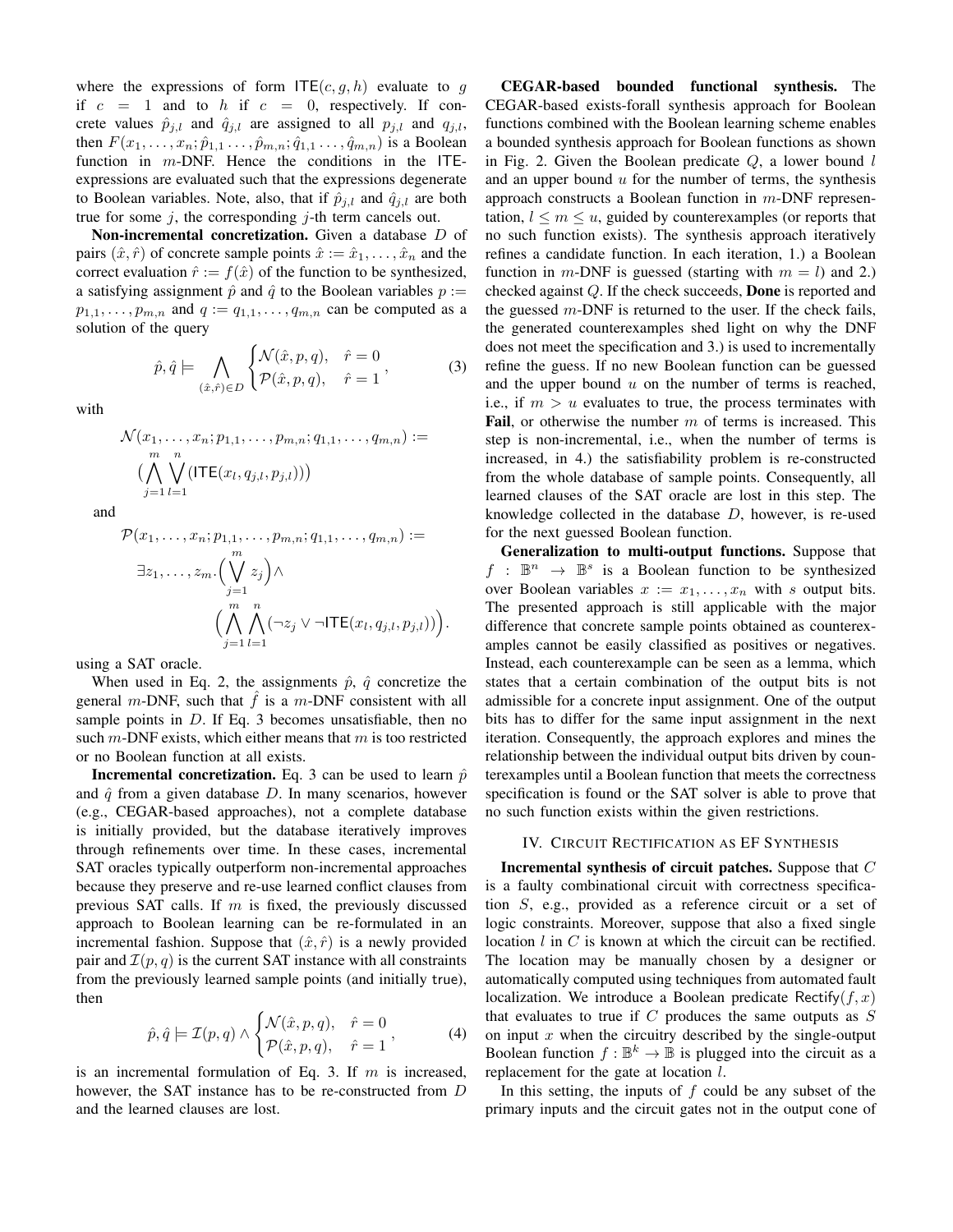

Fig. 2. CEGAR-based bounded synthesis of a Boolean function in DNF.



Fig. 3. Incremental synthesis of a circuit patch by CEGAR-based EF synthesis.

gate l. Selecting the primary inputs only suffices to guarantee completeness of the approach with respect to the term bound. The more signals are additionally selected, the better are the odds to find a *small* rectification by re-using existing logic. The functional synthesis problem can then be formalized as the second-order logic query

$$
\exists f. \forall x. \exists y. \text{Rectify}(f(x, y), x), \tag{5}
$$

where the additional variables  $y$  are introduced to describe internal gates of C. The Boolean predicate encodes the circuit  $C$  and ensures that those  $y$  variables can only take value compatible with the circuit structure and the input assignment to x. Once the x values are chosen, the values for  $y$  are totally determined such that the innermost quantifier can be handled using the bounded EF synthesis approach for Boolean functions as previously described.

Example 1. As an example, consider the combinational circuit shown in Fig. 3, e.g., obtained after optimization. The circuit has two faults marked for the reader with **x** symbols (in red) at the respective gates. The fault locations, however, are actually not known to the designer. A specification in terms of an unoptimized, reference circuit is available and can be used for functional verification and debugging, but does not shed light on the exact problem for the behavioral mismatch of the two circuits, e.g., because they are structurally too different. An automated fault localization tool reveals that the circuit can be fixed at the output of gate  $g_6$ . The designer is now left with the problem of determining a fix that rectifies the input-

output behavior of the circuit at  $g_6$ . The problem of finding a possible replacement can be formalized as an instance of Eq. 5, as shown in Fig. 3, where a new combinational block ? has to be synthesized using primary inputs or internal signals. The table on the right shows the progress of the bounded synthesis algorithm for synthesizing a patch at location  $g_6$ , where the counterexample that disproved functional equivalence of the optimized and unoptimized circuits is provided to the algorithm as an initial sample point. Each line shows one mined input-output sample from the truth table of the Boolean function to be synthesized and the corresponding learned circuit patch in DNF (with at most 3 terms) that is plugged into ? in the next iteration. After 5 iterations, a correct patch is found and the algorithm terminates.

Don't care optimization. The presented Boolean learning scheme in Section III uses concrete input-output samples to mine a Boolean function but does not make use of don't cares. Consider the rectification circuit shown in Fig. 4. The objective is to synthesize the combinational block ? using the primary inputs  $x_1, x_2$  and  $x_3$  and the internal output signals of the gates  $g_1$  and  $g_2$ . Suppose that combinational equivalence checking produces a sample -10-0 with correct output  $g_4 = 0$ , where  $x_1$  and  $y_2$  are don't cares (denoted by -). The three-valued assignment covers (among others) the concrete assignment 11000 which is uncontrollable in the circuit, i.e.,  $q_1 = 1$ if  $x_1 = 1$  and  $x_2 = 1$ . Thus, the don't cares impose an additional but unncessary constraint on the rectification that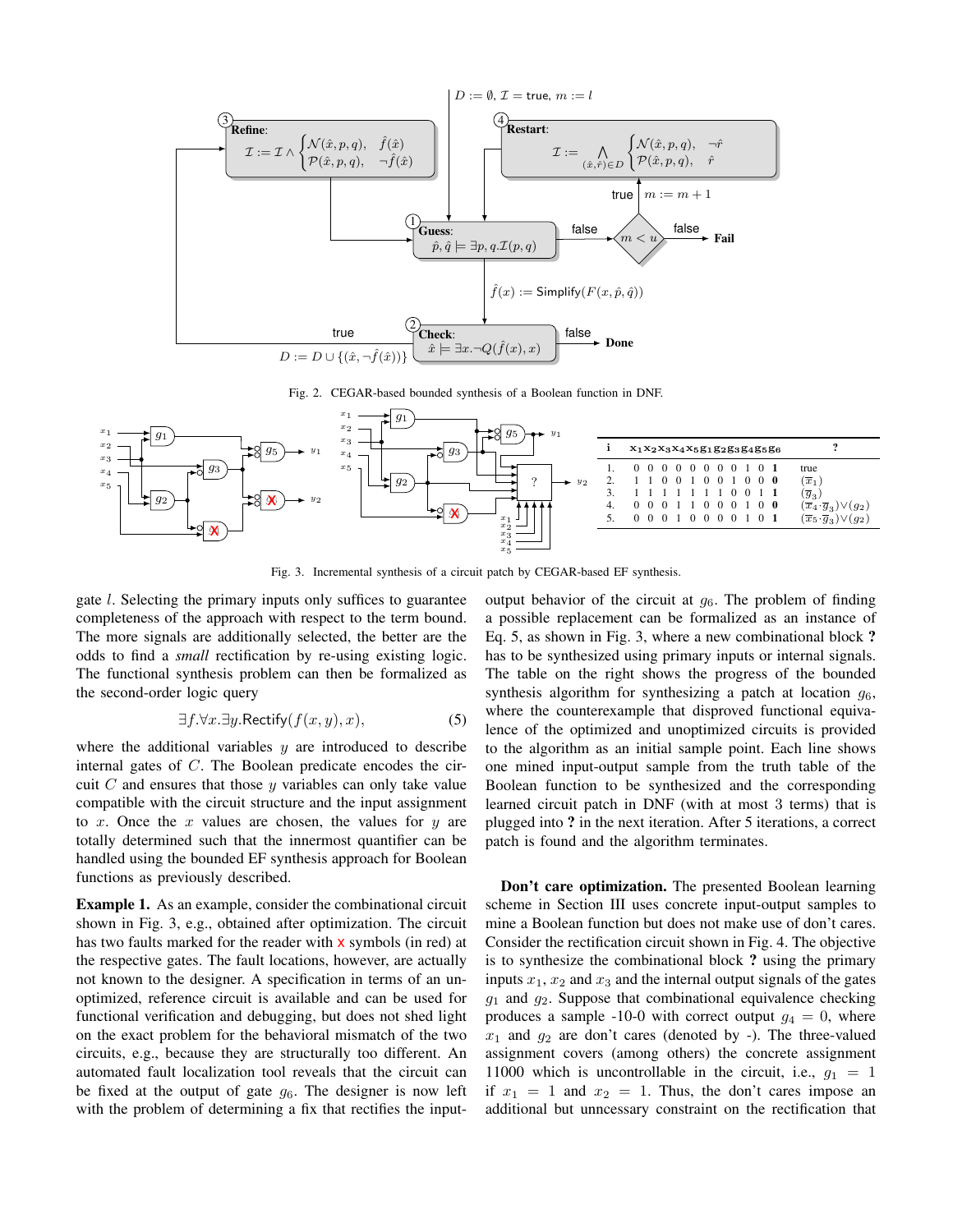

Fig. 4. Overconstrainted learning by considering don't care.

fixes  $g_4$  to 0 for 11000. In general, these additional constraints may lead to the exclusion of possible fixes as well as cause a significant performance overhead, e.g., when a simple solution is missed and a much more complicated solution is found later in the rectification process. However, since the additional constraints stem from uncontrollable gate outputs, soundness of the overall approach is not affected. In the worst-case, the rectification can be implemented using only primary inputs, which are assumed to be always controllable.

#### V. EXPERIMENTAL EVALUATION

The counterexample-guided EF synthesis approach was implemented and evaluated in the context of circuit rectification on the gate level. We used the approach to synthesize patches for digital circuits with multiple seeded faults, where exactly one location for rectifying the circuits is known.

Benchmarks. No standard benchmark set for circuit rectification (with known faults) is available. Thus, we use the ISCAS'85 benchmarks as well as the EPFL combinational benchmark suite<sup>2</sup> with seeded random faults. The rectification approach does not rely on any assumptions about the type of the seeded faults. However, for the experiments, we seeded stuck-at faults as well as single negations on multiple locations. To keep our implementation simple and flexible, all circuits were first translated to *And-Inverter Graphs* (AIGs) utilizing ABC [23]. From each circuit considered, then 10 faulty versions are generated. Each contains at least three faults at random locations; however, a single location for rectifying the circuit is known. These locations were computed using the automated fault localization approach presented in [6]. Benchmarks that cannot be rectified at a single location were not considered. For instance, in case of the multiplier c6288, multiple seeded faults always propagate to multiple outputs on independent paths such that a single rectification is not possible. Since multiple faults are seeded at random locations which are potentially far distanced from each other, in several cases large logic cones have to be synthesized in order to correctly rectify the circuits.

Experiments. All experiments are conducted on a quadcore Intel® Core<sup>TM</sup> i5-2520M CPU with 2.50GHz and 8GB RAM running Arch Linux kernel 4.5.4-1. The check-step is implemented by leveraging the combinational equivalence checker of ABC via its API interface. Each counterexample is re-simulated on the circuit graph to obtain the output values for all internal gates. For incrementally learning the candidate

TABLE I BOUNDED PATCH SYNTHESIS UP TO 2-DNF

| Name      | $T/O := 100s / [l,u] := [1,2]$ |              |          |         |        |                                  |              |                     |  |
|-----------|--------------------------------|--------------|----------|---------|--------|----------------------------------|--------------|---------------------|--|
|           | $\bf{R}$                       | U            | T        | n       | i      | $\mathbf{t}_{\mathbf{R}}$<br>[s] | $t_U$<br>[s] | $t_{\Sigma}$<br>[s] |  |
| c17       | 9                              | 1            | $\theta$ | 7.00    | 7.30   | 0.01                             | 0.01         | 0.01                |  |
| c432      | 6                              | 4            | $\theta$ | 175.90  | 50.50  | 0.14                             | 0.15         | 0.14                |  |
| c499      | 0                              | 10           | $\Omega$ | 285.30  | 53.50  | 0.00                             | 0.99         | 0.99                |  |
| c880      | $\overline{0}$                 | 10           | $\Omega$ | 386.00  | 70.20  | 0.00                             | 1.06         | 1.06                |  |
| c1355     | 1                              | 9            | $\theta$ | 350.60  | 61.40  | 1.27                             | 2.73         | 2.58                |  |
| c1908     | $\overline{0}$                 | 10           | $\Omega$ | 411.30  | 75.80  | 0.00                             | 0.79         | 0.79                |  |
| c2670     | 1                              | 9            | $\theta$ | 948.80  | 157.10 | 4.06                             | 18.52        | 17.07               |  |
| c3540     | $\overline{0}$                 | 10           | $\theta$ | 1030.10 | 152.50 | 0.00                             | 21.62        | 21.62               |  |
| c5315     | $\overline{0}$                 | $\mathbf{0}$ | 10       | 1922.10 | 120.60 | 0.00                             | 0.00         | 99.91               |  |
| c7552     | 1                              | $\Omega$     | 9        | 2275.40 | 169.60 | 0.79                             | 0.00         | 90.05               |  |
| cavlc     | $\theta$                       | 10           | $\Omega$ | 702.00  | 103.60 | 0.00                             | 2.07         | 2.07                |  |
| ctrl      | 10                             | $\Omega$     | $\theta$ | 174.00  | 13.50  | 0.03                             | 0.00         | 0.03                |  |
| int2float | $\theta$                       | 9            | 1        | 270.00  | 60.00  | 0.00                             | 0.27         | 0.25                |  |
| max       | $\overline{0}$                 | 5            | 5        | 2419.60 | 184.60 | 0.00                             | 65.93        | 82.96               |  |
| priority  | $\theta$                       | 10           | $\theta$ | 1105.00 | 120.80 | 0.00                             | 5.53         | 5.53                |  |
| router    | 1                              | 9            | $\theta$ | 293.90  | 45.70  | 0.50                             | 0.58         | 0.57                |  |
| sin       | $\overline{0}$                 | $\mathbf{0}$ | 10       | 5245.30 | 236.30 | 0.00                             | 0.00         | 100.00              |  |
| Total     | 29                             | 106          | 35       | 1059.04 | 99.00  | 0.27                             | 8.02         | 25.04               |  |

functions, we used the SAT solver MiniSAT  $2.2.0<sup>3</sup>$  via its API interface. Table I and Table II present experimental results for circuit rectification with the term bounds  $m \leq 2$  and  $m \leq 3$ , respectively. In total, we attempt to rectify 170 circuits. For each rectification problem, time was limited to  $T/O := 100s$ . Both tables are built as follows: the first column names the benchmark, followed by three columns that list the number of successfully rectified circuits  $(R)$ , the number of identified unrectifiable circuits (U) within the term bound, and the number of timeouts (T). The next two columns list the mean number of variables (n) as an indication of the complexity of the Boolean learning problem and the mean number of iterations (i) needed for rectification. The last three columns list the mean runtimes in seconds for successful rectification ( $t_R$ ), identified unrectifiable circuits ( $t_U$ ), and mean total runtime  $(t<sub>\Sigma</sub>)$ , respectively. The last line summarizes the results for all benchmarks.

Discussion. The CEGAR-based EF synthesis algorithm was able to rectify 29 benchmarks for  $m \leq 2$  terms and 40 for  $m \leq 3$  terms and, moreover, proved 106 benchmarks for  $m \leq 2$  and 17 for  $m \leq 3$  as "unrectifiable", respectively. The minimal number of terms sufficient for rectification for the circuit benchmarks are not known. We are interested in small rectification and, thus, restrict the number of terms to at most 2 or 3 terms. Notice that the rectification is fast when possible — less than 1s in all cases. Proving that a rectification is not possible, however, is typically costly because all possibilities over all variables have to be taken into account. Increasing the time bound, however, does not help. Only for two benchmarks, the results are affected when the time bound is increased to 200s. On the other hand, the successful rectifications are still generated if the time bound is decreased, e.g., to 5 seconds. This is also true if a lower bound of  $m \geq 5$  (or more) is

<sup>2</sup>The EPFL Combinational Benchmark Suite, http://lsi.epfl.ch/benchmarks

<sup>3</sup>MiniSAT [24], http://minisat.se/MiniSat.html